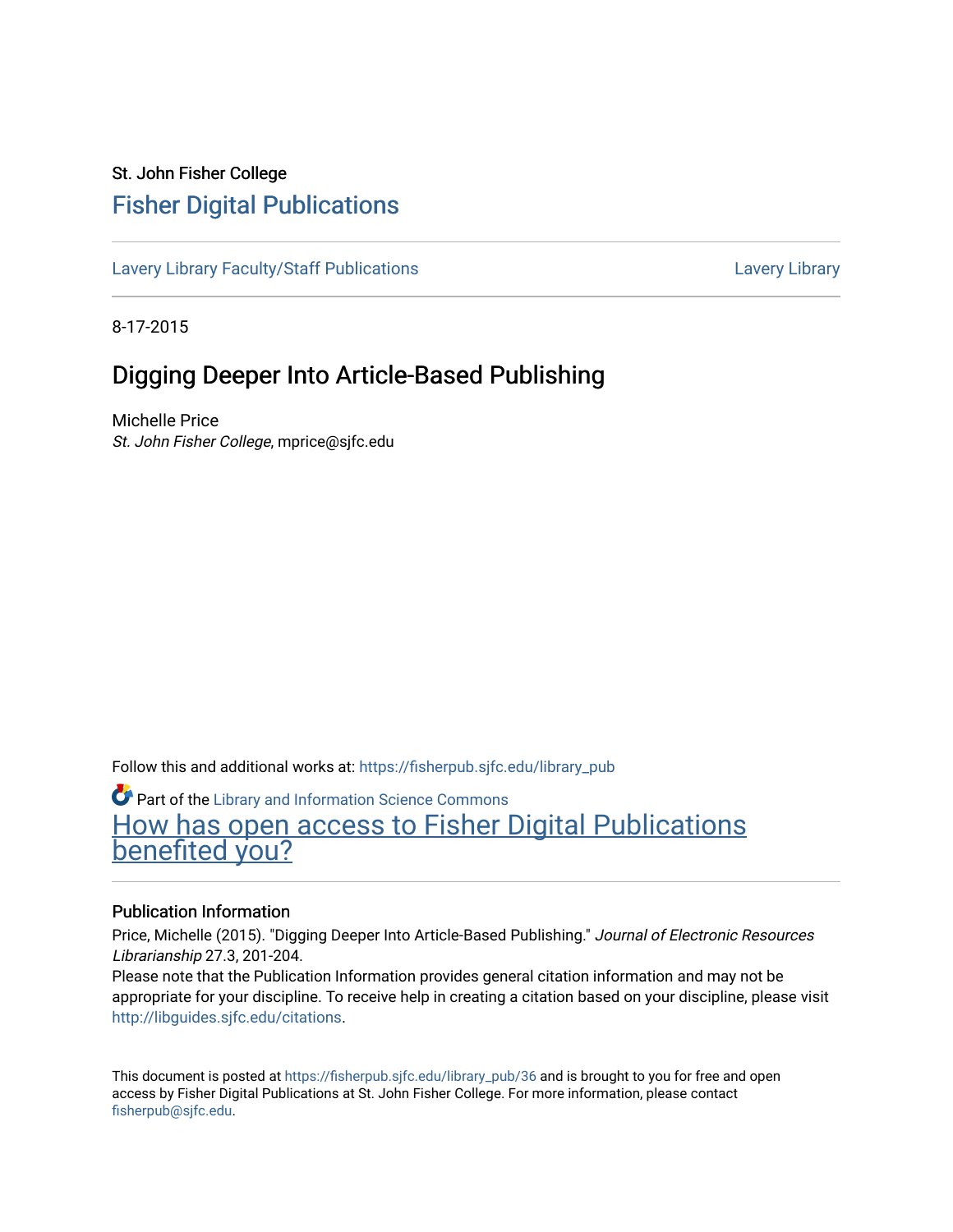## Digging Deeper Into Article-Based Publishing

## **Abstract**

In March 2013, science librarian Michelle Price began tracking online first articles for faculty in her liaison areas of pharmacy, biology, chemistry, physics, and nursing. This was a result of the e-mails she was receiving from faculty inquiring about full-text access to articles they knew had been published due to alerts directly from the publisher's website. It was these initial e-mails that led Ms. Price to begin digging into the difference between "epub ahead of print" and Article-Based Publishing (ABP). Her interest and involvement would soon spread to the access services and electronic serials librarians at St. John Fisher College and lead to an Article-Based Publishing Think Tank Day, which included representatives from a local community college, a public university, a medical library, and a science library.

### Keywords

fsc2015

### **Disciplines**

Library and Information Science

### **Comments**

This is an Accepted Manuscript of an article published by Taylor & Francis in Journal for Electronic Resources Librarianship on August 17, 2015, available online: [http://www.tandfonline.com/10.1080/](http://www.tandfonline.com/10.1080/1941126X.2015.1059661) [1941126X.2015.1059661](http://www.tandfonline.com/10.1080/1941126X.2015.1059661)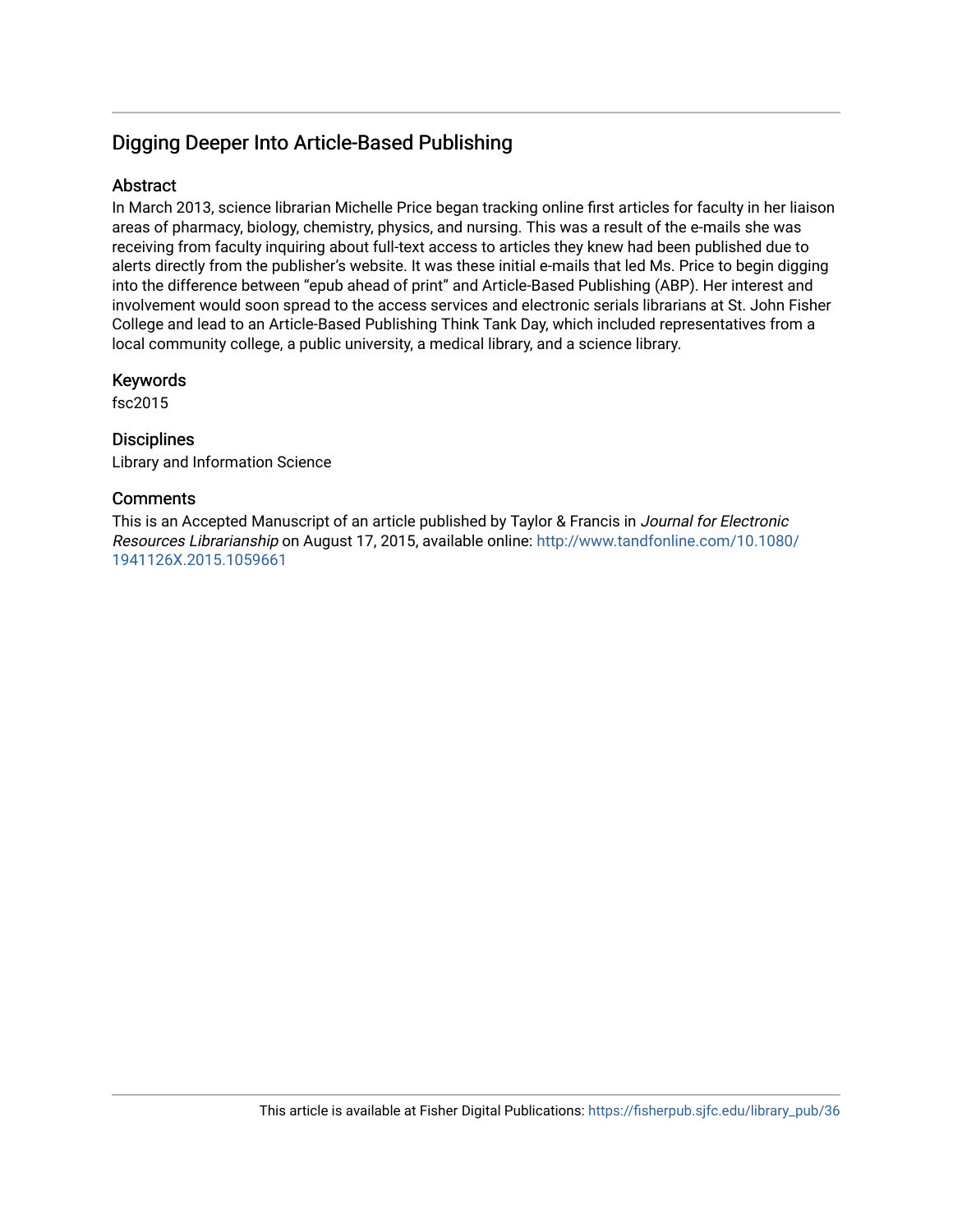#### **Digging Deeper into Article-Based Publishing**

In March 2013, Science Librarian Michelle Price began tracking online first articles for faculty in her liaison area. This was a result of the emails she was receiving from faculty inquiring about full-text access to articles they knew had been published due to alerts directly from the publisher's website. It was these initial emails that led Ms. Price to begin digging into the difference between "epub ahead of print" and Article-Based Publishing. Her interest and involvement would soon spread to the Access Services and Electronic Serials Librarians at St. John Fisher College and lead to an Article-Based Publishing Think Tank Day, which included representatives from a local community college, public university, medical library, and science library.

St. John Fisher, a small liberal arts college located in upstate New York, has nine professional librarians on staff at Lavery Library that often find themselves working collaboratively. At the same time that Ms. Price noticed that patrons were having difficulty accessing articles with an "online first" status, then-Head of Access Services, Micquel Little, noticed more Interlibrary Loan requests for similar articles. In April 2013, Ms. Price sent out a PowerPoint presentation to her liaison faculty explaining how these articles might affect student citations: that students may begin citing articles with no volume or issue date because none had been assigned to that article yet (M. Price, personal communication, April 22, 2013; Price, 2013).

During the summer of 2013, Ms. Price and Ms. Little began to uncover more pieces of the Article-Based Publishing (ABP) puzzle. Ms. Price became more familiar with the publication status tag "epub ahead of print" in PubMed. At one time the PubMed FAQ included the following definition, "Publishers may submit citations for articles that appear on the web in advance of the journal issue's release, and those articles are tagged with 'Epub ahead of print.'" However, that definition has since disappeared from the FAQ, and now there are two separate pages available to help users decipher the meaning of "epub ahead of print." The NIH (2014) lists the PubMed/Medline data element field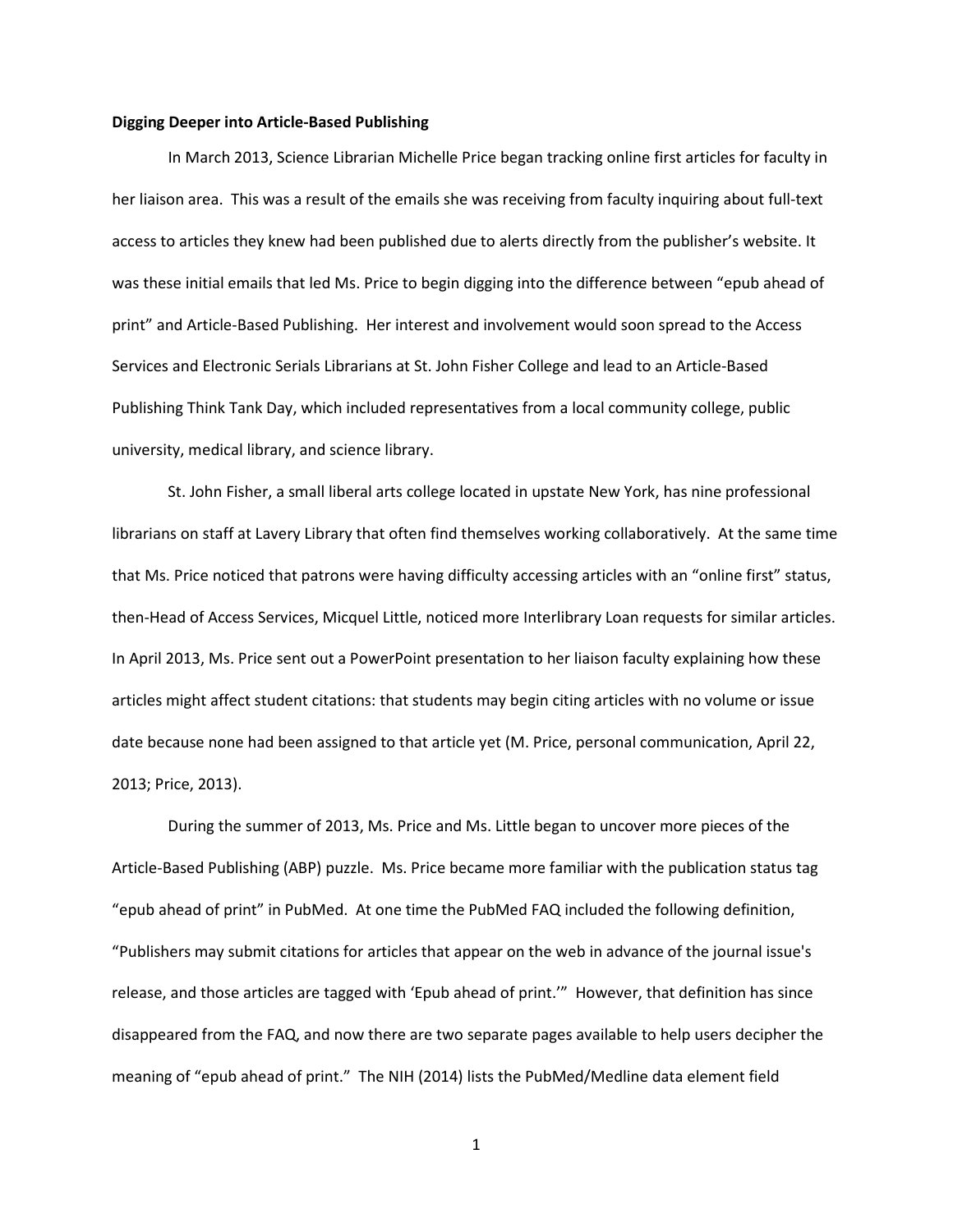descriptions, and "epub ahead of print" is listed as "electronically published but followed by print." A separate NIH FAQ page for Loansome doc (2012) goes into a much deeper explanation of what "epub ahead of print" means, including the fact that "Many publishers limit online access to 'ahead of print' articles to individual subscribers; charging others for obtaining the 'ahead of print' article, sometimes also including libraries with paid subscriptions."

In contrast, Article-Based Publishing is not dependent on a print edition and refers to an entirely different publishing model, not just a release time. Elsevier began practicing Article-Based Publishing in 2010 and offers this definition:

"Article-based publishing is publishing an article to an "Issue in Progress" as soon as it is finalized and not having to wait for the entire issue to appear… Now, every time an individual article is finished, it receives a page range and is published online inside an Issue in Progress." (Elsevier, n.d.)

In theory, Article-Based Publishing speeds up the publishing process and provides earlier access to articles. It has been the case several times that Lavery Library librarians have encountered journals that practice Article-Based Publishing from both Elsevier and other publishers, which do provide earlier access to articles. In the best cases, the ABP articles did not change title or have major revisions between the publisher's website and vendor-supplied database subscription. Indexing is done without delay to all of the known indexing services, and if the library purchases an institutional subscription that includes "to present," the library had complete access to all published articles of that journal including the ABP articles.

What we also found was that many times this process did not go smoothly, or did not occur at all. During fiscal year 2013-2014, a pilot study commenced to track and purchase ABP articles that the library could not obtain through Interlibrary Loan. The Library would purchase access to an article if their request fell into the category of Article-Based Publishing, was not available through our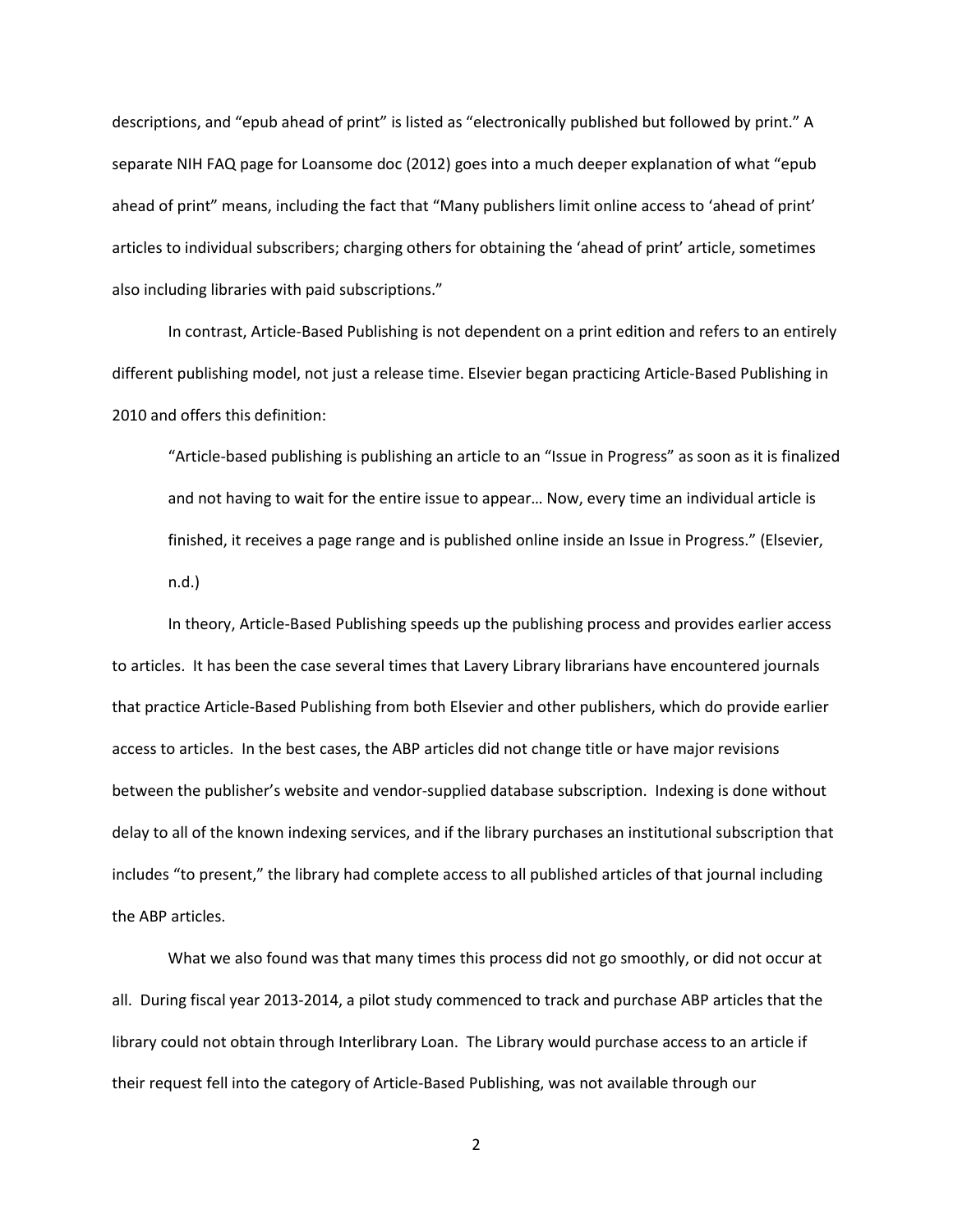subscriptions (even if marked through present), and was not available through Interlibrary Loan. Ms. Little and Ms. Price took their understanding of Article-Based Publishing at that time and its impact on Interlibrary Loan and gave a presentation at the Annual Meeting of the Upstate New York/Ontario Chapter of the Medical Library Association (Price & Little, 2013).

The following years consisted of querying colleagues via professional workshops and listservs. Ms. Price queried the Med-lib listserv and invited users to view the conference presentation (Price, 2013). One of the most interesting follow-up conversations was in regards to the product ClinicalKey and access to ABP articles. On February 24, 2014, Natasha Andjelkovic, ClinicalKey Editorial Director, sent a lengthy response to the listserv registrants outlining ClinicalKey's position regarding ABP articles. From April 2012 until November 2013, ClinicalKey was not posting ABP articles until they had reached a certain stage in the proofing process. Clinical Key did acknowledge a discrepancy in access with some journal titles and said they were working with their publishing partners to remedy the situation. (Andjelkovic, 2014).

When Lavery Library welcomed a new Head of Access Services, Kourtney Blackburn, she and Ms. Price continued to work with increasingly difficult interlibrary loan requests. During the pilot, Ms. Blackburn began recording the different names applied to ABP articles: ahead of print, early view, posted online, published online, article first published online, and posted online. Oftentimes Ms. Blackburn and Ms. Price would follow an article as it moved from ABP status to a journal and into our subscriptions. The electronic serials librarian, Ms. Marianne Simmons, was also involved once we discovered that different databases would have different access to ABP articles from the same journals even if both subscriptions were to the present. It was a time to discuss vocabulary and structure. Through our networking efforts, we found that almost all librarians did not have a good understanding of what Article-Based Publishing is, how it differs from the "epub ahead of print" model, and how that would affect user behavior and access.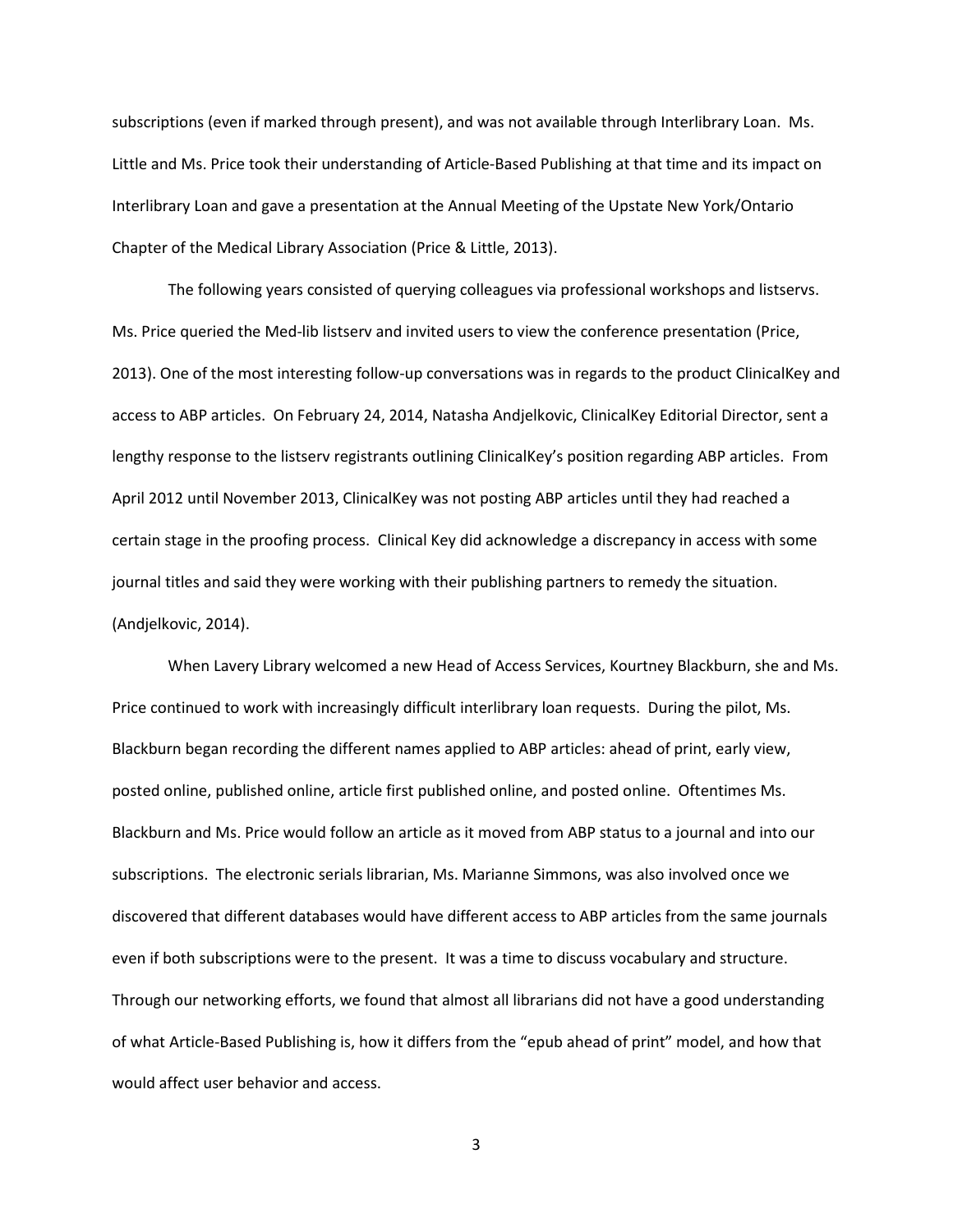It was in May of 2014, that Ms. Price extended this conversation to librarians outside of St. John Fisher College and called to order a half-day Think Tank to discuss Article-Based Publishing. Ms. Price, Science Librarian; Ms. Blackburn, Head of Access Services; and Ms. Simmons, Head of Reference and Electronic Serials, attended from Lavery Library. In order to assure a good representation of librarians for the Think Tank, also in attendance were librarians from Milne Library, SUNY Geneseo; Carlson Science and Engineering Library, University of Rochester; Edward G. Miner Library, University of Rochester Medical Center; and LeRoy V. Good Library, Monroe Community College. The afternoon-long session set to meet the following objectives:

- Define terminology associated with Article-Based Publishing
- Contrast Article-Based Publishing with "epub ahead of print"
- Predict future issues/challenges to librarians and researchers regarding Article-Based Publishing.

At the end of the day, the Think Tank made several general observations regarding Article-Based Publishing. In theory ABP is a great idea. It also seems like a way to generate extra income above and beyond the negotiated contract. Editors might not have an awareness of ABP. There is difficulty in determining if a subscription includes ABP articles. With the widespread adoption of Article-Based Publishing and online publishing, "issues" are now an artificial construct. The group brainstormed the issues around three stages: the publisher's website, indexing/abstracting services, and full-text access. They concurred that Article-Based Publishing affects all three stages, and in all three stages there could occur barriers to access. At one point, a new term was suggested to help define a subset of ABP articles. A Mandatory Individually Purchased Article (MIPA), is an article that is not available to institutional subscribers even if they have purchased a "to present" package. Until this unique type of ABP article moves into an issue and becomes available through subscription, the only way for a library to provide access to this article is to purchase it individually.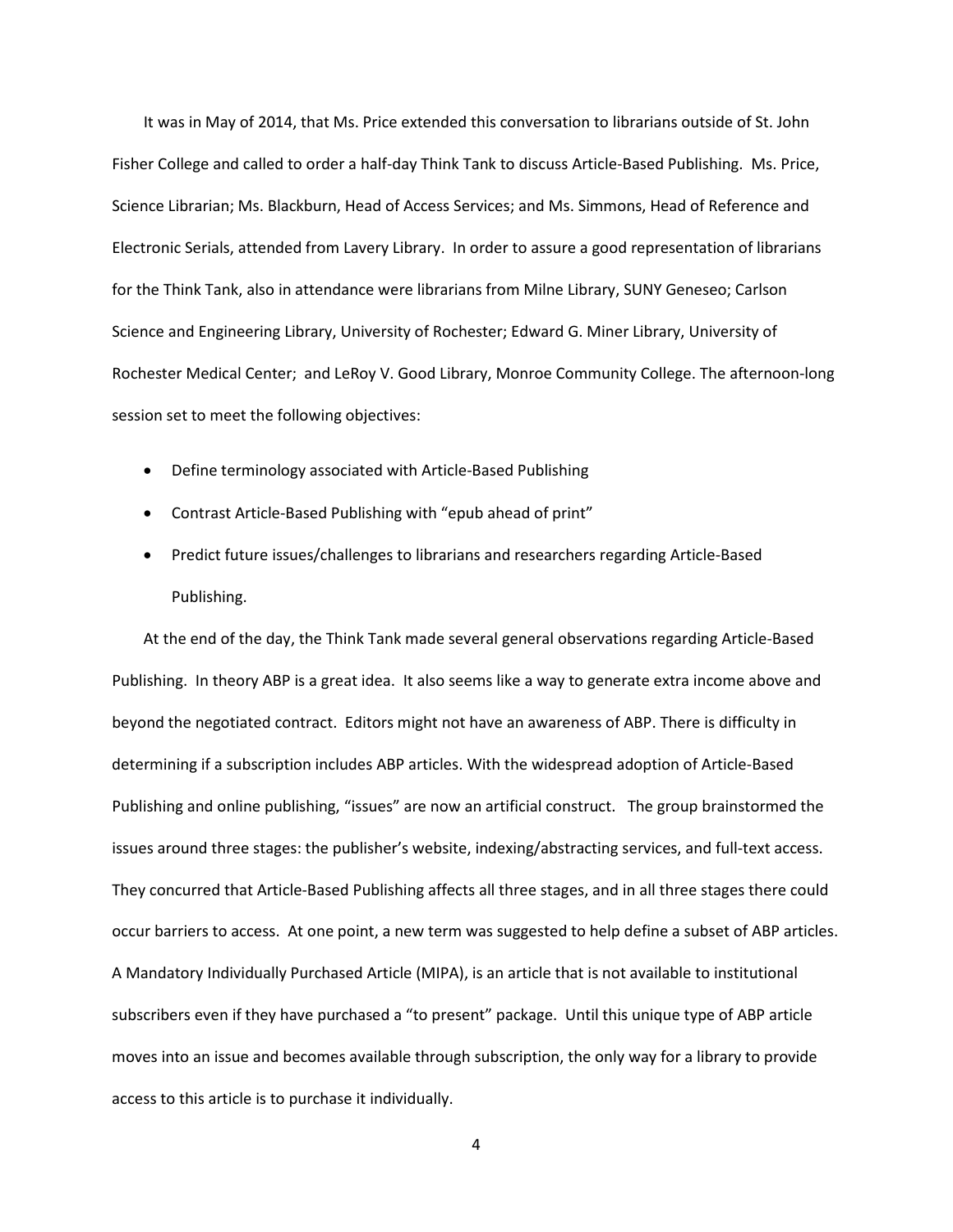Following the Think Tank, Lavery Library continued with its second year of the ABP pilot, recording more data based on the conversation and terms defined by the group. The library hopes to share this data after the conclusion of the pilot. In the meantime, Ms. Price gave a presentation to campus faculty during a Faculty Research Showcase day in February of 2015 about Article-Based Publishing. Subsequently there have been several follow-ups with faculty regarding their recently accepted articles, and one who is an editor of a journal and was unaware of Article-Based Publishing.

There are still many questions that require further research to really understand the larger effects of Article-Based Publishing. Ms. Price has identified the following six questions to guide future research.

- 1. How many journals practice Article-Based Publishing? Is it different per discipline?
- 2. How does Article-Based Publishing affect indexing? If there are delays, how long are they?
- 3. How does Article-Based Publishing differ, if at all, between individual subscriptions, institutional subscriptions through the publisher, and institutional subscriptions through a vendor?
- 4. How has Article-Based Publishing spawned new "beyond present" packages like *Science Express* from *Science Magazine*?
- 5. What are the best practices regarding versioning of Article-Based Publishing articles?
- 6. What type of awareness do journal editors have of Article-Based Publishing?

Michelle Price is the Outreach and Special Collections Librarian at St. John Fisher College. She can be contacted via email at mprice@sjfc.edu, or by phone at 585-899-3743.

#### **REFERENCES**

Andjelkovic, N. (2014, February 28). Re: article-based publishing – Why ILL can't help us. Message posted to http://list.uvm.edu/cgi-bin/wa?A2=ind1402D&L=medlib-l&D=0&1=medlib l&9=A&J=on&d=No+Match%3BMatch%3BMatches&z=4&P=188156

Elsevier. (n.d.) Article-based publishing. Retrieved from http://www.elsevier.com/journal-

authors/article-based-publishing